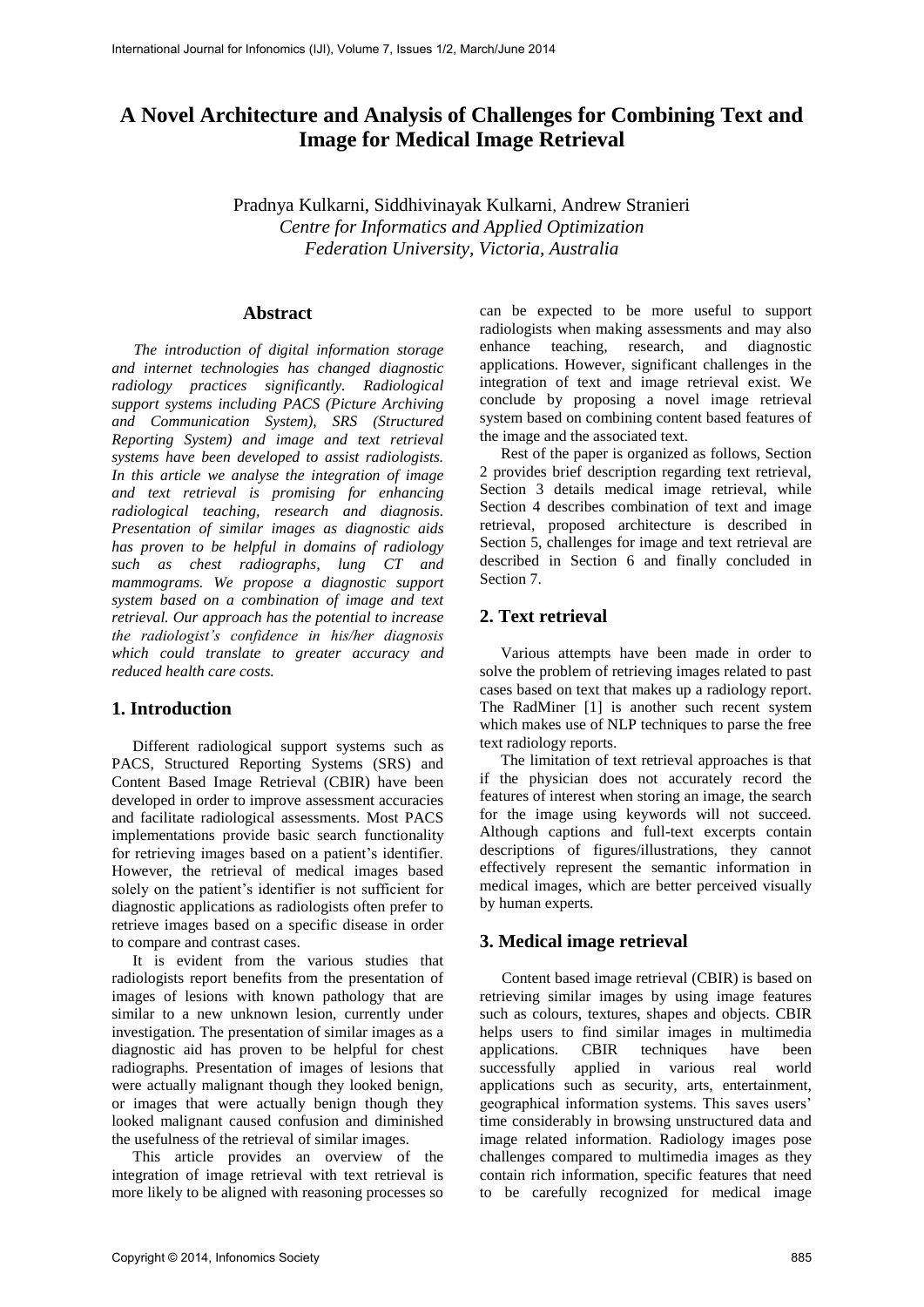analysis. For example, Cysts and solid nodules usually have uniform internal density, whereas complex lesions have heterogeneous characteristics. This is why texture features are helpful in analysing and distinguishing this type of information. Various texture feature extraction techniques have been tried such as wavelets, Gabor filters and Co-occurrence matrices. Shape is another strongest factor in detecting a certain disease or lesion. Objects of interest such as anatomical structures or lesions are embedded in complex backgrounds and so automatic segmentation presents a great challenge. Single object based shape description has been successfully employed in several CAD applications such as CT colonoscopy and lung nodule detection.

In  $[2]$  training images are partitioned into  $8\times8$ equal grid of 64 non-overlapping regions. Colour features composed of mean and standard deviation of each channel in RGB colour space and texture features composed of second order texture moments are used. Two different global thesauruses in the form of similarity and a correlation matrix where each element of the matrices defines concept similarities or co-occurrence relationships respectively are utilized in a quadratic form of distance measure to compare a query and database images. Results show that concept based feature representation performs much better compared to Colour layout descriptor (CLD) and Edge histogram descriptor (EHD). The quadratic similarity matching performs better when compared to Euclidean and Cosine similarity matching. However, a limitation of this system is the construction of the global matrix which is prohibitively difficult for large collections.

Arakeri et al. [3] classify brain tumours based on the rotation invariant shape features (circularity and irregularity) and texture features from tumour region into benign and malignant classes and then use the wavelet based Fourier descriptors and local binary patterns for checking similarity. Shape similarity is calculated using Euclidean distance and the texture similarity is calculated using Chi-square distance.

In [4] developed a CT lung image retrieval system for assisting differential diagnosis. They found that most important feature of lung cancer is density (texture). This system uses fixed size rectangles to mark the Region of Interest (ROI) area. A three dimensional lung-based coordinate system, which was suggested by the radiologist, was constructed to describe the position information of selected blocks in order to eliminate the variance inherent in lung's size and shape. Major 2D FFT coefficients representing texture features of each marked region are then extracted. The centre information of the marked region is used for position matching. The experimental results show that in simple query, 96.6% of images can be correctly retrieved with the displacement up to 22% of the block size.

ASSERT proposes physician-in -the-loop approach in which the human delineates the pathology bearing regions (PBR) and a set of anatomical landmarks in the image when the image is entered into the database. Features such as Texture (grey level cooccurrence matrix), Shape features (longer axis, shorter axis Fourier descriptors and moments) and the position information of a PBR are used. Indexing is based on hashing function based on feature grouping. Results show that the retrieval efficiency is quite good [5].

medGIFT considers image as a document containing several visual words. The image is described in terms of a set of words by mapping the visual features derived from local and global colour or texture cues to these keywords. Thus the image retrieval problem is converted into a standard text based information retrieval. Around 1000-3000 features per image are extracted such as global colour histograms colour blocks, histogram of Gabor filters. Limitation of this system is it relies on the annotation tool. Lim and Chevallet [6] adopt a content description approach similar to medGIFT. A statistical learning framework is used to extract vocabularies of meaningful medical terms (VisMed terms) associated with visual appearance of image samples. Manually cropped image regions are used as a training set to statistically learn the terms Image retrieval in medical applications.

IRMA [7] as shown in Figure 1 aims at classifying the medical images according to image modality, body orientation, anatomic region and biological region and uses about 1024 Edge based and texture based features. Similarity is calculated for the whole region and hence similarity based on ROI is not possible.



Figure 1: Image Retireval for Medical Applications (IRMA)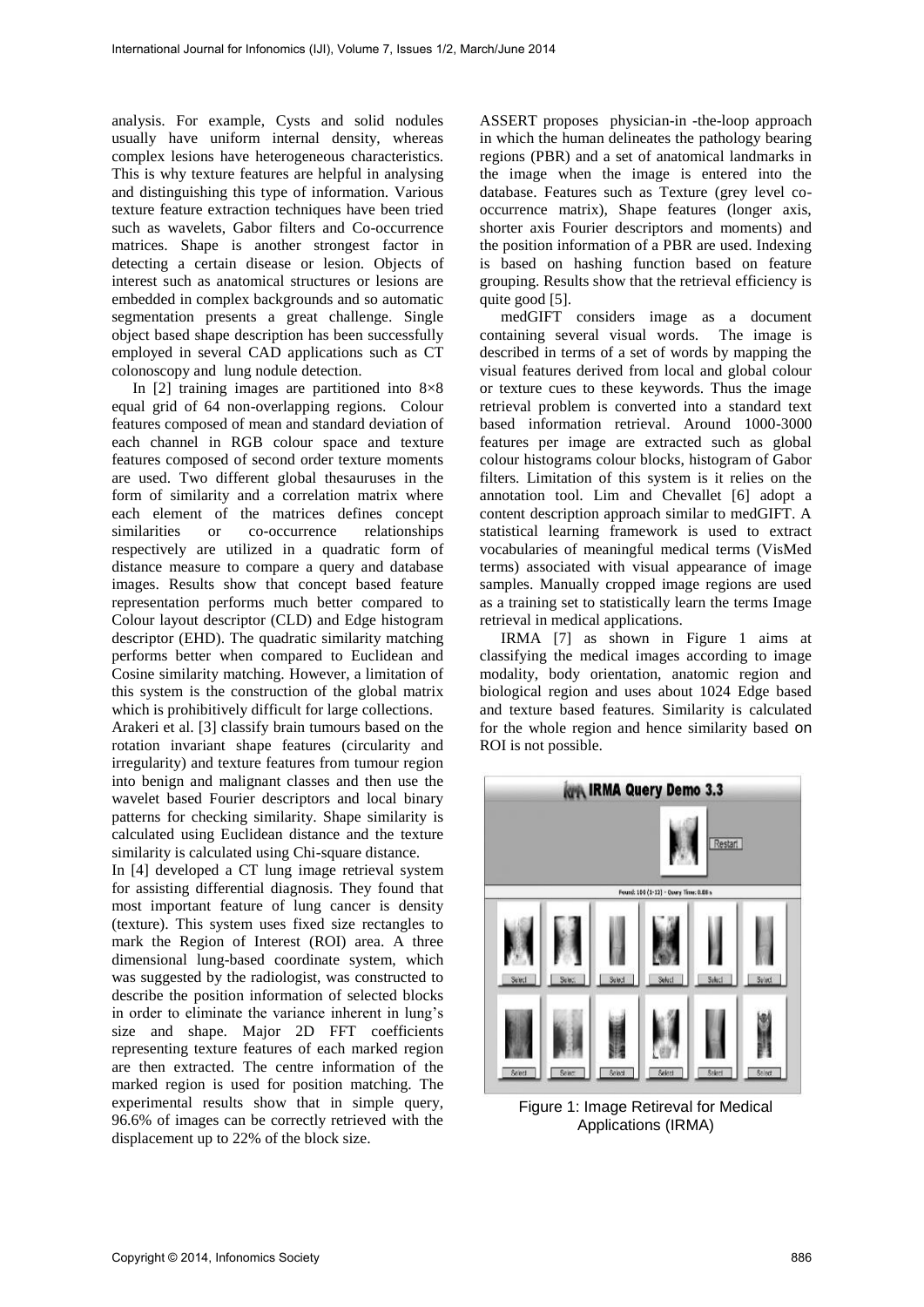Tao et al [8] developed a medical image search engine for diffuse parenchymal lung disease. The system combines offline learning aspect of classification based CAD systems with online learning aspect of CBIR systems. The Local Binary Patterns (LBP) algorithm is used to extract volumetric texture-based features. 3D bullae size histogram is also used. Patient-specific diseasespecific features are used as supplement to crosspatient disease-specific features extracted offline to achieve better results.

Muller et al [9] integrated an image retrieval system into a radiology teaching file system, and the performance of the retrieval system was evaluated, with use of query topics that represent the teaching database well, against a standard of reference generated by a radiologist. The results of this evaluation indicate that content-based image retrieval has the potential to become an important technology for the field of radiology, not only in research, but in teaching and diagnostics as well.

CBIR have been deployed in teaching contexts by exporting interesting cases from PACS or viewing station. Casimage [10], myPACS are some of the example systems that offer maximum flexibility. Further a content based search could be used to compliment text-based methods of accessing data. Students could be able to browse the data in an easy way by using such systems.

## **4. Text and image retrieval**

The problem with a text based image retrieval approach is that, different people can describe an image using different words or use the same word to describe different concepts. The problem with a CBIR approach is that, visually similar images may not be semantically similar Moreover, in many situations; image content becomes meaningless without its associated textual description. Therefore it is beneficial to combine the content and text associated with it to retrieve meaningful images. Various approaches for combining text with the content of the image are taken in order to rank and retrieve more relevant images in multimedia. These are feature level fusion (Early fusion), Fusion based on similarity scores (Late fusion) and transmedia fusion where the idea is to use either image or text first to gather the relevant images and then to use the other (text representations of visually nearest neighbors).

Images in the radiology database are associated with certain cases or patients. Meta information such as date, imaging method, body part etc. is stored within an image according to the DICOM standard. Apart from metadata there is other textual information such as the symptoms, diagnosis, recommendations from expert, treatment history associated with the image which might be stored separately as a report.

Integrating this information with the actual content information for retrieval is likely to result in more accurate retrieval of the desired images. "Whereas initial image retrieval applications focussed on the image, modern applications are increasingly integrating the medical context into retrieval process such as mixing several images for cases and reports in the medical literature" [11].

A research project by Weyand [12] tries to add textual information retrieval to FIRE (Flexible information retrieval system) and achieve better retrieval results. Web MIRS [13] has targeted retrieval of X-ray images of human cervical and lumbar spines. An integrated image retrieval system to incorporate external knowledge encoded in lexicons, thesauri and ontologies is suggested [14]. Annotation and image markup (AIM) project aims at making the key semantic contents of images machine-readable using controlled terminologies.

Depeursinge et al [15] explain a system for case based retrieval for interstitial lung disease in high resolution CT images. A 3D map of lung tissue patterns with quantification of diseases based on texture analysis of lung parenchyma. Based on the portions of abnormal and normal lung tissue and clinical data of patient similar cases are retrieved. A system for retrieval of liver lesions which uses content based techniques and the annotations done by expert radiologist has worked well on a small dataset [16]. However, resources required for manual annotation is a limitation of this system. medGIFT combines the text case description with the content based part for better results.Due to vast amount of images generated, and the time constraint of radiologist, there is a potential for computer assisted interpretation and decision making.

## **4.1. Integration for teaching purposes**

Case-based teaching files of actual patients are useful in diagnostic radiology education to illustrate pertinent teaching points (radiology teaching files). An CBIR-Text integrated approach would make it easier to search relevant images and cases quickly without having to browse through the huge database and the web based search approach would help study in self-learning mode and available at any place.

## **4.2. Integration for research purposes**

By combining text-based and visual retrieval methods, researchers will conceivably have more options for choice of cases to include into research and studies. Using this approach, researchers would be able to find new correlations between visual information from an image and its diagnosis or textual description. It could also lead to discovery of new knowledge.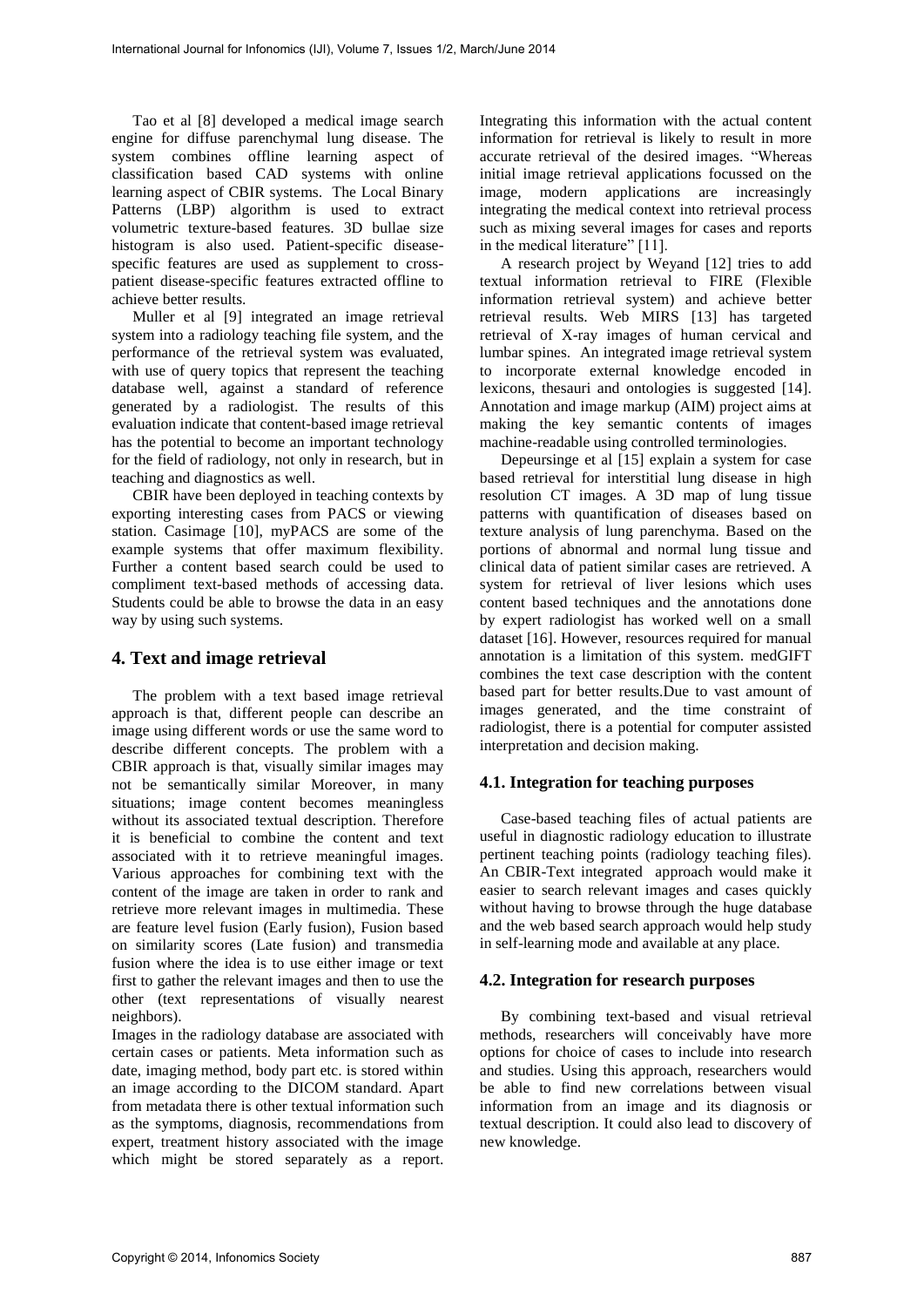#### **4.3. Integration for diagnostic purposes**

Radiologists often like to take a case-based reasoning approach where they want to look at similar images to compare and contrast cases which help them in diagnosis. The current PACS implementations offer searching based on patient information or modality only. Integration of text and image retrieval will allow radiologists to search the vast image database based on a particular diagnosis, symptoms, recommendations, modality, organ, and content based similarity for example a cyst, nodule of particular shape, size, texture and position. A system integrating the content based image retrieval and text retrieval can save radiologists' time considerably in contrast to tedious, unstructured browsing.

Breast cancers are misinterpreted as benign and many patients with benign lesions are misinterpreted as being malignant and are sent for biopsy. By looking at similar cases, radiologist can be more confident about the diagnosis or recommendations he/she will make. Thus it can improve the diagnostic accuracy and hence may result in saving of health care cost and reducing patients' anxiety and morbidity.

More importantly radiologists can retrieve images if they are not confident about the diagnosis in a particular case. So this type of system is not something that they have to use but can become handy in complex cases.

Radiologists are trained to differentiate between the intensity variations in the image, but it is possible to have perception errors due to repeated exposure to these images. If they are presented with similar images based on an integration approach, they might be able to better differentiate malignant and benign regions.

As opposed to CAD systems which have to be designed separately for different domains of radiology, an integrated text and image retrieval system could be designed for broad usage thus reducing implementation and maintenance costs. Moreover, these systems are very easy to use and could be widely accepted as they will not require exhaustive training.

The search systems could incorporate a database of normal organs. In this type of approach search based on distance to normality could be used to decide whether the case is pathological or not.

## **5. Proposed System Architecture**

Images from the PACS database will be exported and stored in our image database. The corresponding radiology reports associated with the images would also be exported from the radiology information system (RIS) and stored in our reports database.

Manual annotations of images are requested from the radiologist and are stored in our database.



Figure 2: Block Diagram of the Proposed Integration of Image and Text retrieval

#### **5.1 Image feature extraction**

Various features from the region of interests (ROI) such as texture shape, boundaries will be extracted from every image in the database and will be stored in the image feature database.

#### **5.2 Text feature extraction**

Text features such as stop words, verbs, nouns, are extracted using NLP techniques for all the radiology reports in the database and stored in the text feature database.

#### **5.3 Matching and presentation of results**

When a radiologist is interpreting an image he will initially write a report based on his or her clinical judgement. The system will then extract the features from the region of interest from the query image and use these features to calculate similarity between the query image and the images in the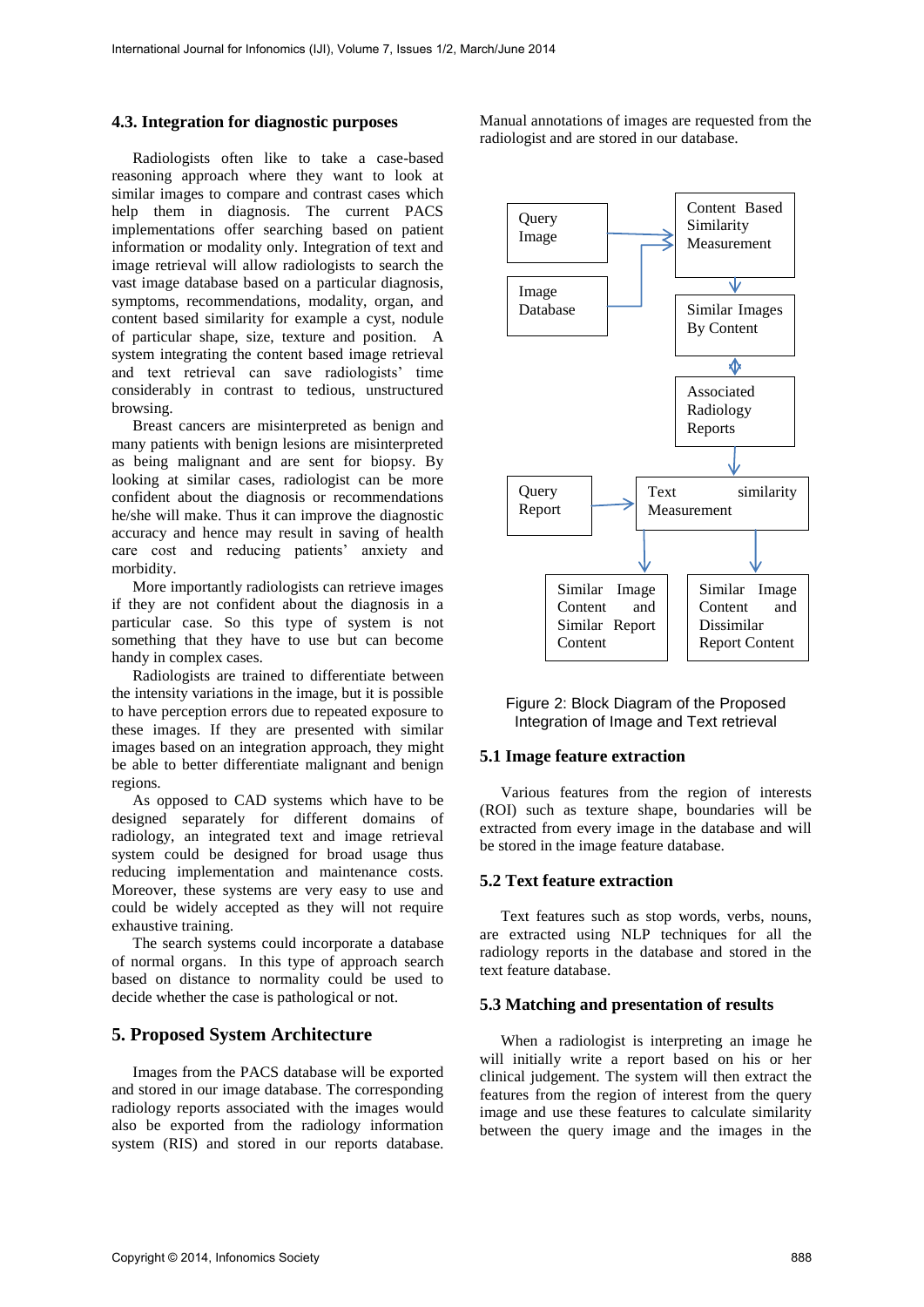database. This step will provide us with the set of images similar in content with the query image.

The system will then parse the report written by the radiologist to get the query text features. In the second step the reports associated with the image results of the first step are taken into consideration. Query text features are compared with text features of the reports associated with the image results of the first step. This will provide us with the images which are similar in content with the query image and similar in reports to the query reports.

The system will then present the retrieved images and the associated reports in two groups. In each group the cases will be arranged in descending order of similarity.

1. Similar Cases:

The images which are similar in content with the query image and the reports are similar to the query report.

2. Dissimilar Cases: The images which are similar in content with the query image but the reports are dissimilar to the query report.

We think that by looking at similar and dissimilar cases the radiologists' confidence will most likely be increased thus reducing chances of misinterpretation of images. We think that our system will also improve the quality of radiology reports.

We plan to use the CT lung images for our experiments, but the system could work in other domains of radiology with little or no modification. We intend to use a web based user interface so that it would be available from any place with internet access.

## **6. Challenges: image and text integration**

In medical domain, we see that the image data becomes meaningless without its associated text. Research work in text/image information retrieval has shown that combining text and image information even with simple fusion strategies increase multimedia retrieval results [17]. The combination of textual with visual features or content and context of the images does have the greatest potential to lead to good results [13].

However, there are many challenges for the integration. Images are represented with low-level features while texts are represented by high level features. Mapping both type of information is challenging.

Content based image retrieval is computationally expensive. The Region of Interest needs to be calculated accurately by using segmentation algorithms or they have to be manually marked up by an expert. Having manual annotations is time consuming and getting the segmentation algorithm to appropriately extract ROI is again a challenging task.

The text associated with the image could be in different languages. Dealing with more than one language is another challenge in combining text and image retrieval.

Section 4 demonstrates that various systems have taken different approaches for integrating image and text retrieval (low level fusion, late fusion, transmedia fusion). In [18], it has been shown that either late fusion or transmedia fusion performs better than early fusion technique.

We propose a radiology support system for diagnostic purposes. Our system will present similar and dissimilar cases to the radiologists based on both the image content and the associated text in the radiology report. We intend to use the transmedia fusion technique for this system. This system is likely to assist radiologists to have more confidence in his or her diagnosis.

# **7. Conclusion**

In this paper we have overviewed content based medical image retrieval, text retrieval and systems combining content based and text based retrieval. The image retrieval systems combining text and content of the image are much easier to use, can increase radiologist's confidence in diagnosis, and can save time when a radiologists need to view previous similar cases. These type of systems can also be used for research and teaching. Finally, we proposed a hybrid system combining image content and text from associated radiology reports which presents similar and dissimilar cases to help radiological assessment. But there are many challenges to integrate text and image for retrieval. These challenges will be overcome in the proposed architecture. Future research will incorporate use of radiolist's input as knowledge and skills for checking the working of prototype system.

## **8. References**

[1] Gerstmair, A., Daumke, P., Simon, K., Langer, M. and Kotter, E., (2012). Intelligent image retrieval based on radiology reports. European radiology, 22(12), pp. 2750.

[2] Rahman, M., Antani, S. and Thoma, G. (2010). Local concept based medical image retrieval with correlation enhanced similarity matching based on global analysis, Computer Vision and Pattern Recognition Workshops, IEEE Computer Society Conference, San Francisco, CA, 87 – 94.

[3] Arakeri, M. and Reddy, R., (2012). Medical image retrieval system for diagnosis of brain tumor based on classification and content similarity, India Conference (INDICON), 2012 Annual IEEE 2012, Kochi, India 416- 421.